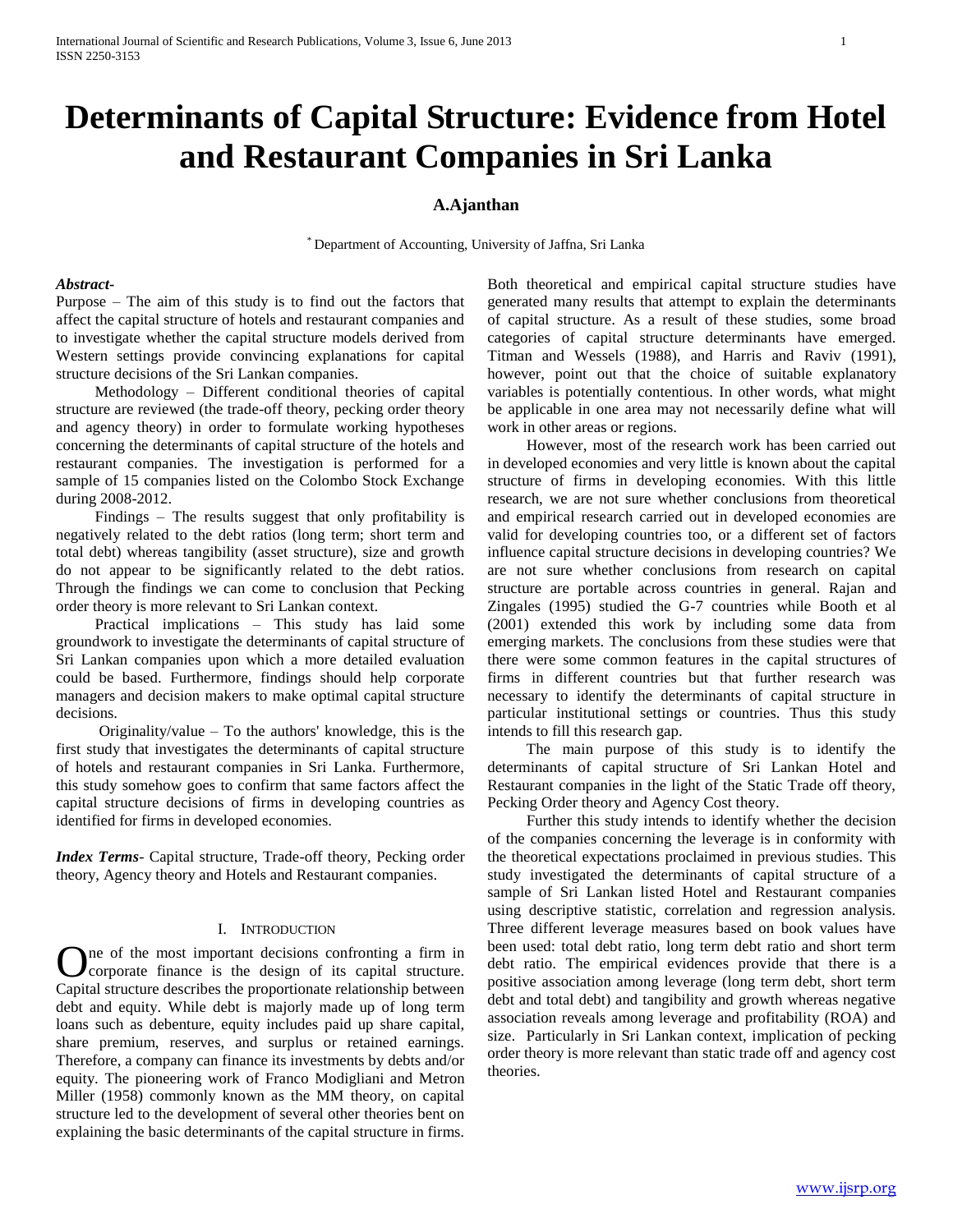#### II. REVIEW OF LITERATURE

 Following on from the pioneering work of Modigliani and Miller (1958) on capital structure has generated strong interest among financial researchers. Thus, it has fulfillment with new elements over the years, such as taxes, bankruptcy costs, agency costs and the information asymmetry. In recent years, a number of theories have been proposed to explain the variation in debt ratios across firms. The theories suggest that firms select capital structure depending on attributes that determine the various costs and benefits associated with debt and equity financing. Thus theories suggest that the capital structure affect company's value. Among them there are three conflicting theories such as static trade-off, pecking order, and agency cost theories of capital structure, which are briefly discussed.

#### Static Trade-off Theory

 According to the Trade-Off theory of Myers (1977), a firm must define a target debt-equity ratio after considering nature and requirement of business and then put its efforts to attain that target. This theory suggests that debt financing offers more benefit to an organization as compared to equity financing since it gets tax shield on interest paid on debt while equity income is charged with tax. The trade-off theory says that a firm's adjustment toward an optimal leverage is influenced by three factors namely taxes, costs of financial distress and agency costs.

#### Pecking Order Theory

 Donaldson (1961) was the first who introduced the idea of Pecking Order Theory. He observed, "Management strongly favored internal generation as a source of new funds even to the exclusion of external funds except for occasional bulges in the need for funds."

 Later on Myers. C and Majluf. N (1984) and Myers (1984) observed the conclusion of Donaldson and proposed Pecking order theory with the assumption of information asymmetry. Theoretically, this theory proposes that insiders (managers) have more information about the investment decisions and returns associated with these investments as compared to those outside the organization. Thus, investors are willing to buy stocks on discount in case if there is an information asymmetry between managers and investors. In order to overcome this problem, a firm defines its hierarchy in financing its assets. This hierarchy leads the firm prefers retained earnings over debt financing and debt financing over equity financing.

#### Agency Cost Theory

 Debt agency costs arise due to a conflict of interest between debt providers on one side and shareholders and managers on the other side (Jensen and Mackling, 1976). Managers have the motivation to invest funds in risky business for shareholders' interest, because if the investment fails, the lenders are likely to bear the cost as the shareholders have limited liability. The use of short-term sources of debt, however, may mitigate the agency problems, as any attempt by shareholders to extract wealth from debt holders is likely to restrict the firms' access to short-term debt in the immediate future.

Empirical findings

 Amidu (2007) took initiative to determine financing behavior of banks in Ghana, suggested that profitability, asset structure, size, growth and corporate tax have significant influence on banks' financing pattern and findings were consistent with corporate finance theories such as trade-off, agency cost and pecking order theories.

 Haque (1989) empirically tested the Bangladeshi firms and finds that capital structure do significantly vary among industries and it has no significant impact on firm's profitability, dividend and market value.

 Chowdhury (2004), based on Bangladeshi and Japanese panel data, did another study on capital structure determinants with agency variables and finds agency-debt, bankruptcy risk, growth rate, profitability and operating leverage to significantly affect capital structure choice.

 Titman and Wessels, 1988; Rajan and Zingales (1995) find a positive relationship between tangibility and leverage, the empirical studies in developing countries find mixed relationship.

 Booth et al, (2001) in ten developing countries, and Huang and Song (2002) in China, find that tangibility is negatively related to leverage. It is argued, however, that this relation depends on the type of debt.

 Bevan and Danbolt (2000 and 2002) also find a positive relationship between tangibility and long-term debt, whereas a negative relationship is observed for short-term debt and tangibility in the UK.

 Rajan and Zingales (1995), Wiwattanakantang (1999), Booth et al (2001), Pandey (2001), Al- Sakran (2001), and Huang and Song (2002) find a significant positive relationship between leverage ratios and size in developing countries. On the other hand, Bevan and Danbolt (2002) report that size is found to be negatively related to short term debt and positively related to long term debt.

 Antoniou et al, (2002) argue that several studies find that the size of a firm is a good explanatory variable for its leverage ratio. Bevan and Danbolt (2002) also argue that large firms tend to hold more debt, because they are regarded as being 'too big to fail'.

 Cassar and Holmes (2003) and Hall et al. (2004) found a positive association between firm size and long-term debt ratio, but a negative relationship between size and short-term debt ratio.

 Contradicting this, Booth et al (2001) revealed that, generally a positive relationship exists between growth and debt ratios in all countries in their sample, except for South Korea and Pakistan.

 Pandey (2001) also argued that there is a positive relationship between growth and both long term and short term debt ratios in Malaysia.

 Myers (1984) argues that there is a positive relationship between tangibility and financial leverage. Consistent to his argument, empirical evidences were also reported by Titman and Wessel (1988) and Rajan and Zingales (1995) in developed countries.

 Smith and Watts (1992) provide empirical evidence, using US data that support a negative relation between leverage and growth opportunities and Titman and Wessels (1988) also estimate a negative empirical relationship between leverage and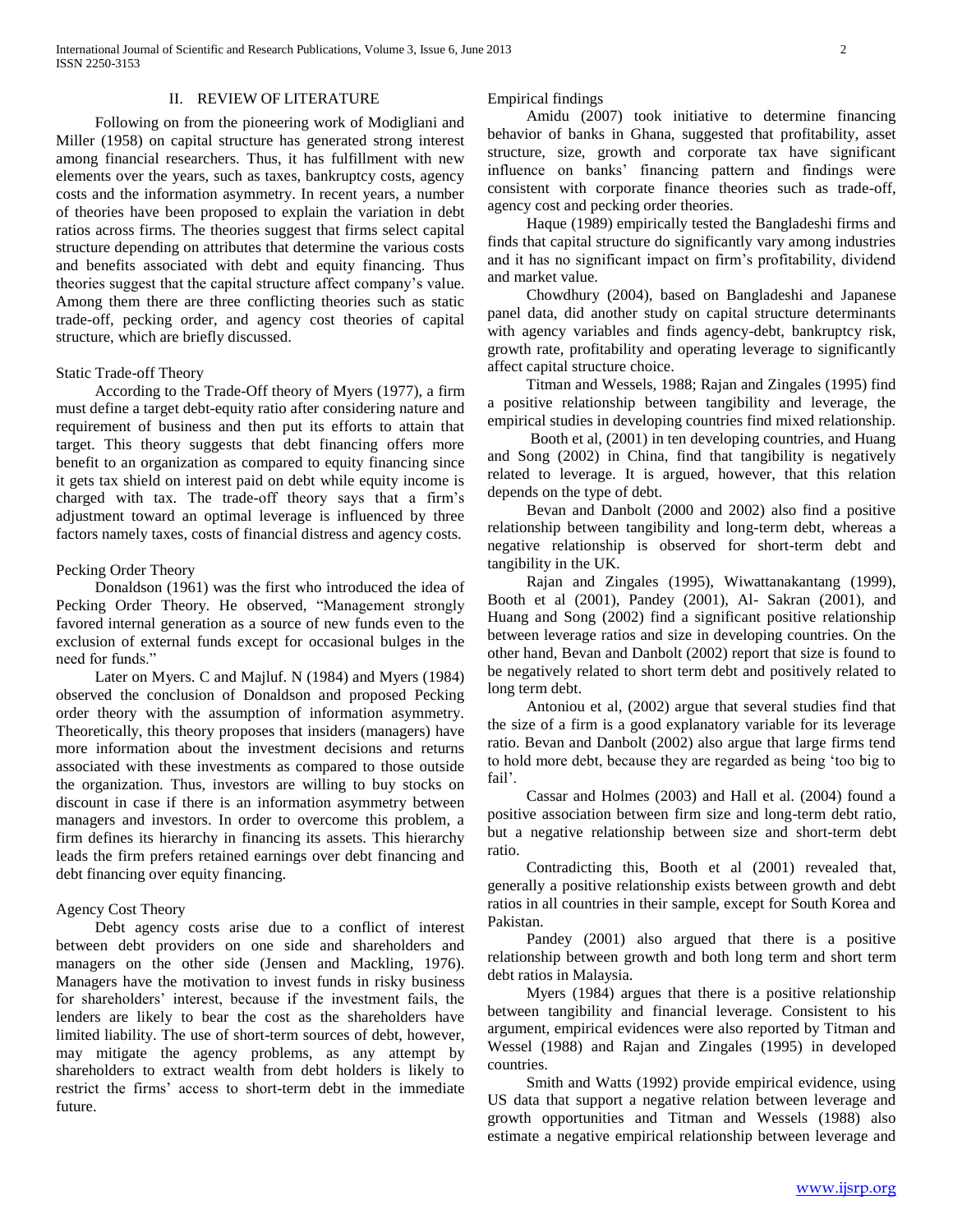R&D expenses. R&D is frequently treated as a proxy for growth opportunities. Consistent with these predictions, Chung (1993) as well as Rajan and Zingales (1995) find a negative relationship between growth and the level of leverage on data from developed countries.

 Jensen and Meckling (1976) argue that the use of secured debt might reduce the agency cost of debt. Um (2001), however, suggests that if a firm's level of tangible assets is low, the management for monitoring cost reasons may choose a high level of debt to mitigate equity agency costs. Therefore, a negative relationship between debt and tangibility is consistent with an equity agency cost explanation.

Velnampy and Nimalathasan (2008) examined about firm size on profitability between Bank of Ceylon and Commercial Bank of Ceylon in Sri Lanka during ten years period

from 1997 to 2006 and found that there is a positive relationship between Firm size and Profitability in Commercial Bank of Ceylon Ltd, but there is no relationship between firm size and profitability in Bank of Ceylon. Various studies identified the determinants of profitability (Islam and Mili, 2012, Velnampy, 2005 & 2005, 2013, Velnampy and Pratheepkanth, 2012, and Niresh and Velnampy, 2012).

 Several works show a positive relationship between firm size and leverage (see Barclay and Smith, 1996; Friend and Lang, 1988; Barton et al., 1989; MacKie-Mason, 1990; Kim et al., 1998; Al-Sakran, 2001, Hovakimian et al., 2004). Their results suggest that smaller firms are more likely to use equity finance, while larger firms are more likely to issue debt rather than.

| Table 1: Summary of the implications of capital structure theories and empirical evidences on the relationship of capital |  |
|---------------------------------------------------------------------------------------------------------------------------|--|
| structure determinants with leverage.                                                                                     |  |

| <b>Determinants</b> | <b>Predicted sign</b>                        | Sample empirical evidence                                                                                                                                                                                                                                                                                                                                                                                                                                                                                                                                                                                                                                                                                                 |  |
|---------------------|----------------------------------------------|---------------------------------------------------------------------------------------------------------------------------------------------------------------------------------------------------------------------------------------------------------------------------------------------------------------------------------------------------------------------------------------------------------------------------------------------------------------------------------------------------------------------------------------------------------------------------------------------------------------------------------------------------------------------------------------------------------------------------|--|
|                     | by the theories                              |                                                                                                                                                                                                                                                                                                                                                                                                                                                                                                                                                                                                                                                                                                                           |  |
| Profitability       | (Pecking order)                              | Titman and Wessels (1988), Rajan and Zingales<br>(1995), Antoniou et al, (2002) and Bevan and<br>Danbolt (2002), Booth et al. (2001), Pandey (2001),<br>Um (2001), Wiwattanakantang (1999), Chen (2004),<br>Al-Sakran (2001), Afza and Hussain (2011),<br>Céspedes et al. (2010), Cheng and Shiu (2007),<br>Fama and French (1998), Gill et al. (2009), Gleason,<br>Mathur, and Mathur (2000), Gropp and Heider<br>(2010), Hammes (1998), Hovakimian et al. (2001),<br>Khrawish and Khraiwesh (2010), Sharif et al.<br>(2012), Shah and Khan (2007).<br>Aggarwal (1994), Burgman (1996), DeAngelo and                                                                                                                     |  |
|                     | $+(trade-off, signaling)$                    | Masulis (1980).                                                                                                                                                                                                                                                                                                                                                                                                                                                                                                                                                                                                                                                                                                           |  |
| Size                | (Pecking order)<br>$+(trade-off, signaling)$ | Mishra and Tannous (2010), Shah and Khan (2007).<br>Céspedes et al. (2010), Cheng and Shiu (2007), De Jong,<br>Kabir, and Nguyen (2008), Deesomsak, Paudyal, and<br>Pescetto (2004), Fama and French (2002), Guney et al.<br>(2011), Gropp and Heider (2010), Istaitieh and<br>Rodríguez-Fernández (2006), Khrawish and Khraiwesh<br>(2010), Serrasqueiro and Rogão (2009), Sharif et al.<br>(2012), Wald (1999), Rajan and Zingales (1995),<br>Wiwattanakantang (1999), Booth et al (2001), Pandey<br>(2001), Al- Sakran (2001), and Huang and Song (2002),<br>Barclay and Smith, 1996; Friend and Lang, 1988;<br>Barton et al., 1989; MacKie-Mason, 1990; Kim et al.,<br>1998; Al-Sakran, 2001, Hovakimian et al., 2004 |  |
| Growth              | $(trade-off)$<br>$+($ Pecking order)         | Bevan and Danbolt (2002), Chen et al. (1997), Fama<br>and French (2002), M.C. Jensen and Meckling (1986),<br>Rajan and Zingales (1995), Shah and Khan (2007),<br>Myers (1977), Titman and Wessels (1988), Smith and<br>Watts (1992, Chung (1993) as well as Rajan and<br>Zingales (1995).<br>Booth et al (2001), Pandey (2001), Céspedes et al.<br>(2010), Drobetz and Fix (2003), Kashyap, Rajan, and<br>Stein, (1998), Tang and Jang (2007), Yang et al. (2010),                                                                                                                                                                                                                                                        |  |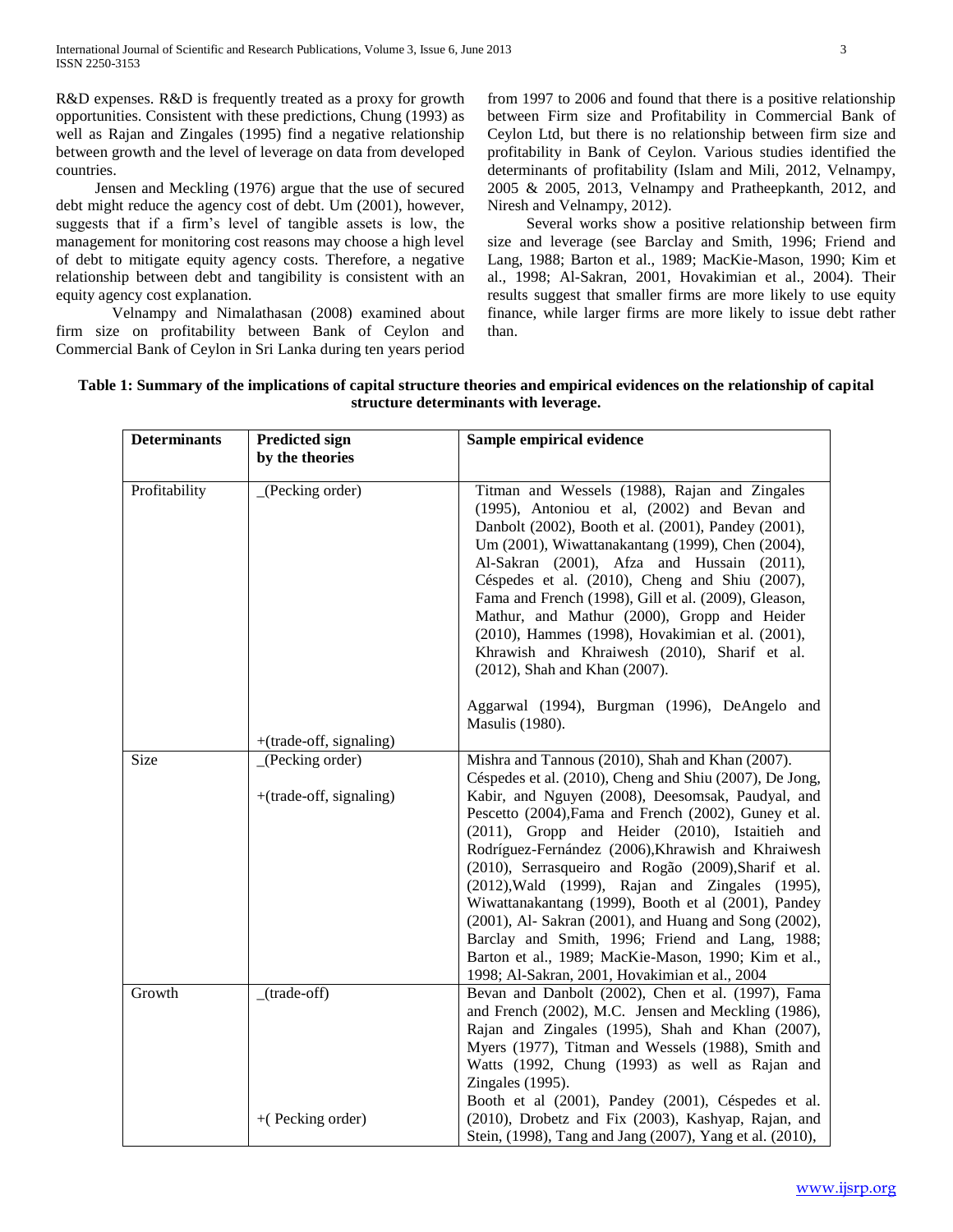| Tangibility | $+(trade-off)$<br>$+(Pecking order)$ | Titman and Wessels, 1988; Rajan and Zingales (1995),<br>Myers (1984, Titman and Wessel (1988) and Rajan and<br>Zingales $(1995)$ . |
|-------------|--------------------------------------|------------------------------------------------------------------------------------------------------------------------------------|

#### **Source: Compiled from various studies**

 Sri Lanka is a developing country with one stock exchange, the Colombo Stock Exchange (CSE) being the one and only one. Nearly 287 companies are listed on CSE. Like other developing economies, the area of capital structure is relatively unexplored in Sri Lanka. Limited research work exists in this area. The purpose of this study is to fill this void to some extent by providing empirical evidence from a developing country's perspective. However, this study was confined only to hotels and restaurant sector companies. However this sector plays an important role in the Sri Lankan economy after ethnic war. The service sector is the largest component of GDP (Gross Domestic Production).

#### **CONCEPTUALIZATION:**



Source: Author's Constructed

## III. HYPOTHESES OF THE STUDY

 The hypotheses below are operationalized as a basis for analysis and conclusion on the determinants of capital structure. **H1: There is a negative relationship between leverage ratios and profitability.** 

 H1<sup>a</sup> : There is a negative relationship between short term debt and profitability.

 $H1<sub>b</sub>$ : There is a negative relationship between long term debt and profitability.

H1<sub>c</sub>: There is a negative relationship between total debt and profitability.

## **H2: There is a positive relationship between leverage ratios and tangibility.**

H2<sub>a</sub>: There is a positive relationship between short term debt and tangibility.

 $H2<sub>b</sub>$ : There is a positive relationship between long term debt and tangibility.

 H2<sup>c</sup> : There is a positive relationship between total debt and tangibility

## **H3: There is a negative relationship between leverage ratios and size.**

 H3<sup>a</sup> : There is a negative relationship between short term debt and size.

 $H3<sub>b</sub>$ : There is a negative relationship between long term debt and size.

 $H3_c$ : There is a negative relationship between total debt and size

### **H4: There is a positive relationship between leverage ratios and growth.**

 H4<sup>a</sup> : There is a positive relationship between short term debt and growth.

 $H4<sub>b</sub>$ : There is a positive relationship between long term debt and growth.

H4<sub>c</sub>: There is a positive relationship between total debt and growth.

**H5: There is significance impact of profitability, tangibility, size and growth on short term debt.**

**H6: There is significance impact of profitability, tangibility, size and growth on long term debt.**

**H6: There is significance impact of profitability, tangibility, size and growth on total debt.**

### IV. METHODOLOGY

#### **DATA SOURCE:**

 The present study used secondary data for the analysis. The data utilized in this study is extracted from the comprehensive income statements and financial position of the sample trading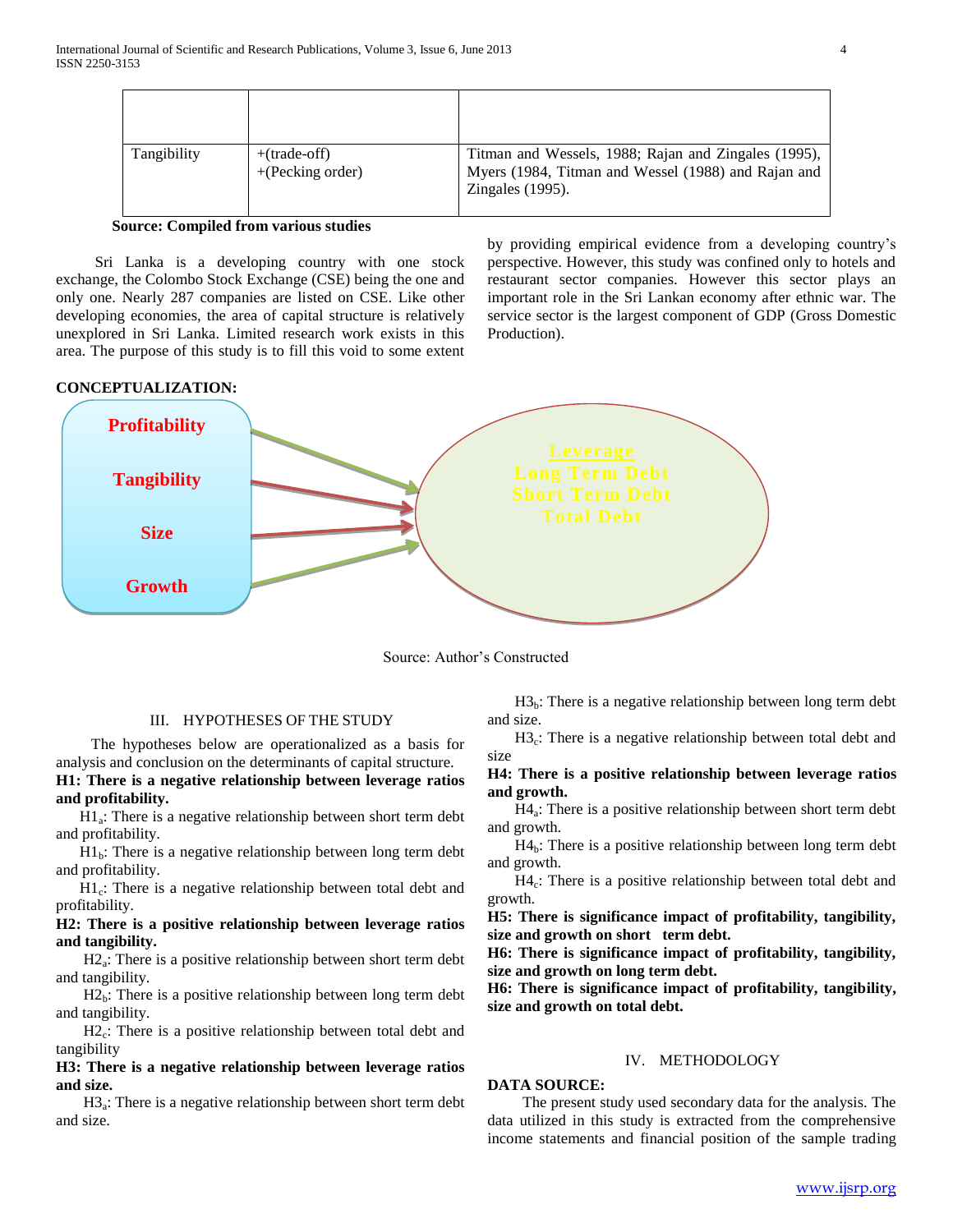companies quoted in Colombo Stock Exchange (CSE) database. In addition to this, scholarly articles from academic journals and relevant text books were also used.

#### **SAMPLING DESIGN:**

 Sampling design is a definite plan for obtaining a sample from a given population. It refers to the technique or the procedure the researcher would adopt on selecting items for the sample (Kothari, C.R., 2004). The sample of this study is confined to the hotels and restaurant sector consists of 15 trading companies listed in the Colombo Stock Exchange (CSE).

#### V. MODE OF ANALYSIS

 In the present study, we analyze our data by employing correlation; multiple regressions & descriptive statistics. For the study, entire analysis is done by personal computer. A wellknown statistical package like 'Statistical Package for Social Sciences' (SPSS) 16.0 Version was used in order to analyze the data. The following liquidity and profitability ratios are taken into accounts which are given below.

# **Table-2: Calculations of dependent and independent variables**

| <b>Independent Variables</b> |                                                           |  |  |  |
|------------------------------|-----------------------------------------------------------|--|--|--|
| Profitability                | $=$ Earnings Before Interest and Tax (EBIT)/ Total Assets |  |  |  |
| Tangibility                  | $=$ Net Fixed Assets / Total Assets                       |  |  |  |
| <b>Size</b>                  | $=$ Natural Logarithm of Sales                            |  |  |  |
| Growth                       | $=$ Changes in Total Assets                               |  |  |  |
| <b>Dependent Variables</b>   |                                                           |  |  |  |
| Long Term Debt Ratio         | $=$ Long Term Liability / Total Assets                    |  |  |  |
| <b>Short Term Debt Ratio</b> | $=$ Short Term Liability / Total Assets                   |  |  |  |
| <b>Total Debt Ratio</b>      | $=$ Total Liability / Total Assets                        |  |  |  |

 Multiple regression analysis was performed to investigate the impact of independent variables on capital structure which the model used for the study is given below.

Capital Structure = f (PRTY; TANG; SZE and GRH)

 It is important to note that the Capital Structure depend upon Profitability (PRTY); Tangibility (TANG); Size (SZE) & Growth (GRH). The following three models are formulated to measure the impact of Liquidity and Profitability**.**

**STD** =  $\beta_0 + \beta_1$  **PRTY** + $\beta_2$  **TANG** + $\beta_3$  **SZE**+  $\beta_4$  **GRH**+e ----------------------------------- (1)

**LTD** =  $\beta_0 + \beta_1$  **PRTY**  $+\beta_2$  **TANG**  $+\beta_3$  **SZE**+  $\beta_4$  **GRH**+e ------------------------------------- (2)

**TD** =  $\beta_0 + \beta_1$  **PRTY**  $+\beta_2$  **TANG**  $+\beta_3$  **SZE**+  $\beta_4$  **GRH**+e ------------------------------------ (3)

Where,

 $\beta_0$ ,  $\beta_1$ ,  $\beta_2$ ,  $\beta_3$  are the regression co-efficient

| → Long Term Debt<br><b>LTD</b>       |
|--------------------------------------|
| STD — Short Term Debt                |
| Total Debt<br>TD                     |
| $PRTY \longrightarrow$ Profitability |
| $TANG \longrightarrow$ Tangibility   |
| $\longrightarrow$ Size<br>SZE.       |
| $GRH \longrightarrow Growth$         |

#### VI. RESULTS & ANALYSIS

# **DESCRIPTIVE STATISTICS:**

|                              |    | Minimum  | Maximum | Mean    | <b>Std. Deviation</b> |
|------------------------------|----|----------|---------|---------|-----------------------|
| <b>Total Debt Ratio</b>      | 15 | 3.21     | 351.27  | 51.5789 | 85.53076              |
| Long Term Debt Ratio         | 15 | .44      | 204.81  | 27.7592 | 52.91393              |
| <b>Short Term Debt Ratio</b> | 15 | 2.77     | 146.45  | 23.8198 | 35.93273              |
| <b>Return on Assets</b>      | 15 | $-12.39$ | 11.58   | 1.6249  | 6.88032               |
| Tangibility                  | 15 | 1.34     | 298.43  | 76.3809 | 67.95212              |
| Size                         | 15 | 5.22     | 8.95    | 7.5927  | 1.16663               |
| Growth                       | 15 | $-.86$   | 375.56  | 53.5012 | 97.69872              |
| Valid N (listwise)           | 15 |          |         |         |                       |

**Table 3:Descriptive Statistics**

 From table 3, it can be seen that companies have an average rate of profitability (1.62 percent) and maximum and minimum profitability is -12.39 and 11.58 respectively. The asset structure of this selected companies have average assets is 76.38% and

maximum is 298.43% of the total assets. The size of the companies almost same. Because it have lower standard deviation. The growth rate on average is 53.50 percent and the range is too high  $[(Max-Min = 375.56-(-0.86)]$ . The ratio of total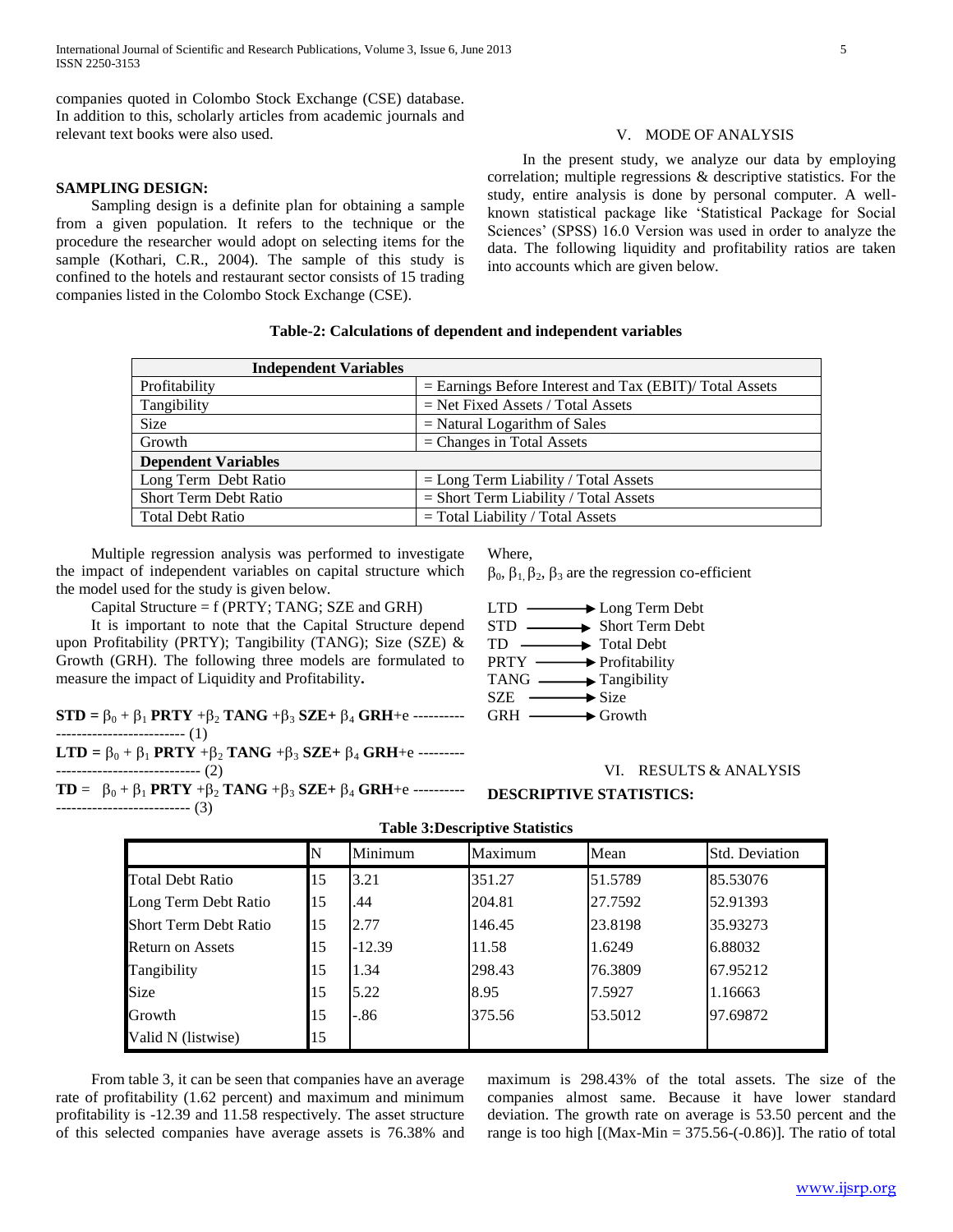debt on average is 51.58 percent of total book value of assets. The ratio of long term debt on average is 27.76 and maximum is 204.81. This implies that companies prefer long term loans rather than short term ones. The substantially high amount of long term debt reflects the fact that the listed hotels and restaurant

companies are mainly financed by debt capital rather than share capital.

# **CORRELATION; REGRESSION AND RELIABILITY ANALYSIS:**

**Table 4: Correlation, Regression & Reliability Values**

| <b>Model</b>   | <b>Dependent</b> | Independent                                            | $\bf{R}$                                 | $P - value$                      | $\mathbf{R}^2$ | <b>F-Value</b>   | Durbin-<br>Watson |
|----------------|------------------|--------------------------------------------------------|------------------------------------------|----------------------------------|----------------|------------------|-------------------|
| $\mathbf{1}$   | <b>STD</b>       | <b>PFTY</b><br><b>TANG</b><br><b>SZE</b><br><b>GRH</b> | $-0.559*$<br>0.137<br>$-0.154$<br>0.446  | 0.030<br>0.627<br>0.584<br>0.096 | 0.588          | 3.563<br>(0.047) | 2.604             |
| $\overline{2}$ | <b>LTD</b>       | <b>PFTY</b><br><b>TANG</b><br><b>SZE</b><br><b>GRH</b> | $-0.683**$<br>0.045<br>$-0.041$<br>0.204 | 0.005<br>0.874<br>0.885<br>0.465 | 0.507          | 2.571<br>(0.103) | 2.471             |
| 3              | TD               | <b>PFTY</b><br><b>TANG</b><br><b>SZE</b><br><b>GRH</b> | $-0.657**$<br>0.085<br>$-0.039$<br>0.314 | 0.008<br>0.763<br>0.889<br>0.265 | 0.540          | 2.936<br>(0.076) | 2.587             |

 **\*,** Correlation is significant at the 0.05 level (2-tailed)

\*\*, Correlation is significant at the 0.01 level (2-tailed).

 The above mentioned table indicates the relationship between the various independent and dependent variables used in the study. As it is observed in the table, the correlation values were found to be mixed (both positive and negative) between the variables. Tangibility and growth have positive association with all leverage ratios (short term, long term and total debt) whereas other two variables profitability and size have negative association with all dependent variables. Only the variable tangibility reveals significant relation (significant at 5 percent level of significance) with all dependent variables.

### VII. REGRESSION

 Regression analysis is used to test the impact of variables on capital structure of the listed hotels and restaurant companies in CSE. As we mentioned in mode of analysis, three models were formulated and the results are summarized in the above Table-3. The specification of the four variables such as Profitability (PFTY); Tangibility (TANG); Size (SZE) and Growth (GRH) in the above model revealed the ability to determine capital structure ( $R^2 = 0.588$ ; 0.507 & 0.540). In this model  $R^2$  value of above three leverage measures denote that 58.8%; 50.7% & 54% to the observed variability it can be explained by the differences in four independent variability namely PFTY; TANG; SZE and GRH. The remaining 31.2%; 49.3% & 46% are not explained, because the remaining part of the variance in capital structure is related to other variables which are not depicted in the model.

 An examination of the model summary in conjunction with ANOVA (F–value) indicates that the model explains the most possible combination of predictor variables that could contribute to the relationship with the dependent variables. Only model 1 indicates the significant combination of selected variables. For model 1- F value is 3.563 and respective P value is 0.047 which is statistically significant at 5 percent level of significance. In this case it reveals that only PFTY has a significant impact on short term debt at 5 percent level of significance. However, it should be noted here that there may be some other variables which can have an impact on capital structure, which need to be studied. In addition to the above analysis Durbin-Watson test also carried out to check the auto correlation among the independent variables. The Durbin-Watson statistic ranges in value from 0 to 4. A value near 2 indicates non-autocorrelation Model 1, 2 and 3 have the value is 2.604; 2.471 and 2.587 respectively. This indicates that there is no auto correlation.

#### VIII. HYPOTHESES TESTING

**Table 4: Testing of Hypotheses**

| N <sub>0</sub> | Hypotheses                           | <b>Results</b> | Tools                                    |
|----------------|--------------------------------------|----------------|------------------------------------------|
| $H_1$          | <b>There</b><br>is<br>$\mathfrak{a}$ |                | <i>negative</i>   Accepted   Correlation |
|                | relationship between leverage        |                |                                          |
|                | ratios and profitability.            |                | Accepted   Correlation                   |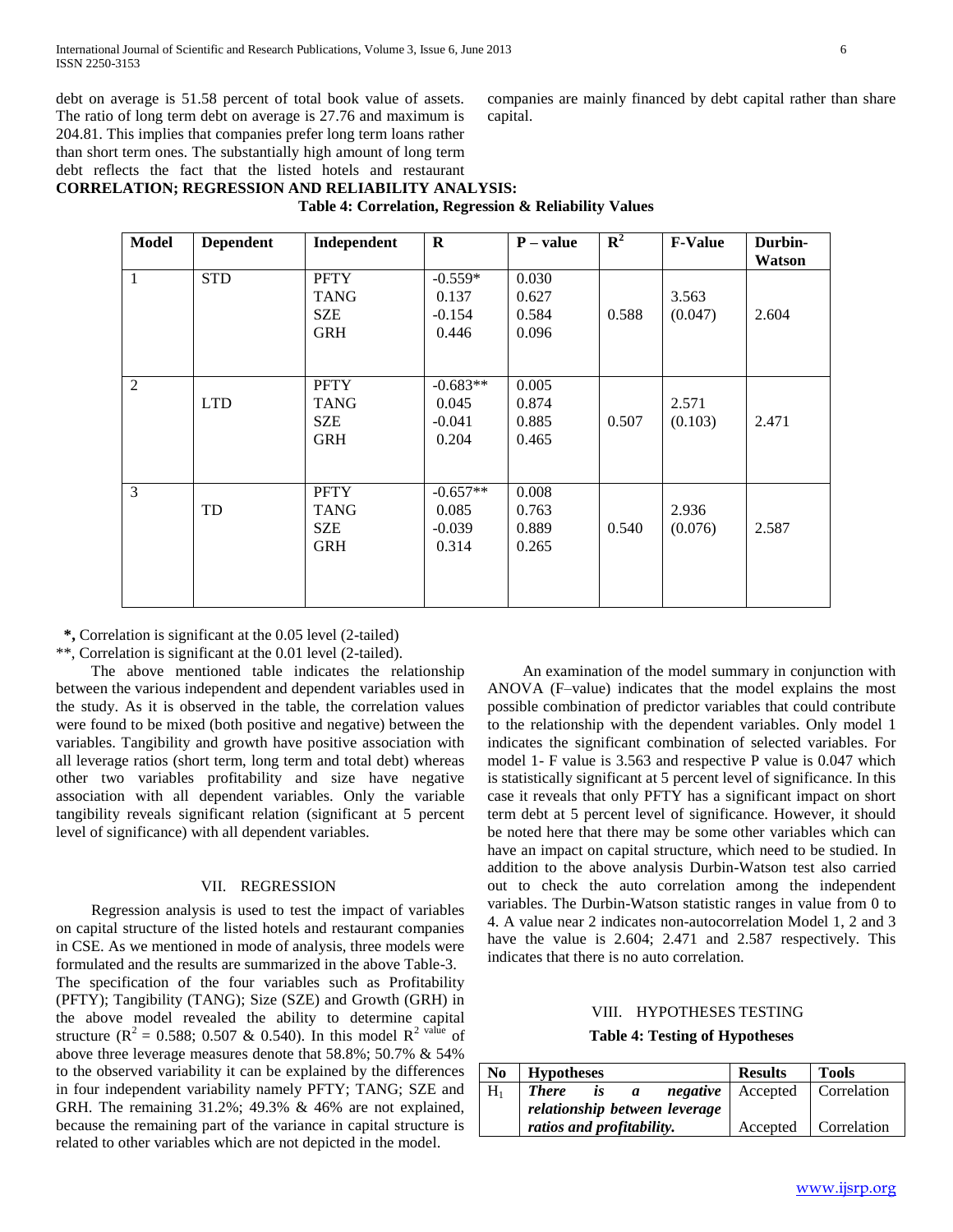|                | $H1_a$ :<br>There is<br>negative<br>a              |          |             |
|----------------|----------------------------------------------------|----------|-------------|
|                | relationship between<br>short                      | Accepted | Correlation |
|                | term debt and profitability.                       |          |             |
|                | There is a<br>negative<br>$H1_h$ :                 | Accepted | Correlation |
|                | relationship between long term                     |          |             |
|                | debt and profitability.                            |          |             |
|                | $H1_c$ : There is a negative                       |          |             |
|                | relationship between total debt                    |          |             |
|                | and profitability.                                 |          |             |
| H <sub>2</sub> | <b>There</b><br>is<br>positive<br>$\boldsymbol{a}$ | Accepted | Correlation |
|                | relationship between leverage                      |          |             |
|                | ratios and tangibility.                            | Accepted | Correlation |
|                | $H2_a$ : There is a positive                       |          |             |
|                | relationship between<br>short                      |          | Correlation |
|                |                                                    | Accepted |             |
|                | term debt and tangibility.                         | Accepted | Correlation |
|                | $H2_h$ : There is a positive                       |          |             |
|                | relationship between long term                     |          |             |
|                | debt and tangibility.                              |          |             |
|                | $H2c$ : There is a positive                        |          |             |
|                | relationship between total debt                    |          |             |
|                | and tangibility.                                   |          |             |
| $H_3$          | <b>There</b><br>negative<br>is<br>a                | Accepted | Correlation |
|                | relationship between leverage                      |          |             |
|                | ratios and size.                                   | Accepted | Correlation |
|                | $H3_a$ : There is a negative                       |          |             |
|                | relationship between<br>short                      | Accepted | Correlation |
|                | term debt and size.                                | Accepted | Correlation |
|                | $H3b$ : There is a<br>negative                     |          |             |
|                | relationship between long term                     |          |             |
|                | debt and size.                                     |          |             |
|                | $H3_c$ : There is a negative                       |          |             |
|                | relationship between total debt                    |          |             |
|                | and size                                           |          |             |
| $H_4$          | is<br>positive<br><b>There</b><br>$\boldsymbol{a}$ | Accepted | Correlation |
|                | relationship between leverage                      |          |             |
|                | ratios and growth.                                 | Accepted | Correlation |
|                | $H4_a$ : There is a positive                       |          |             |
|                | relationship between<br>short                      | Accepted | Correlation |
|                | term debt and growth.                              |          |             |
|                | $H4_h$ :<br>There<br>is<br>positive<br>$\rm{a}$    | Accepted | Correlation |
|                | relationship between long term                     |          |             |
|                | debt and growth.                                   |          |             |
|                | $H4_c$ :<br>There<br>is<br>positive<br>a           |          |             |
|                | relationship between total debt                    |          |             |
|                | and growth.                                        |          |             |
| $H_5$          | There is significance impact                       | Accepted | Regression  |
|                | of profitability, tangibility,                     |          |             |
|                | size and growth on short                           |          |             |
|                | term debt.                                         |          |             |
| $H_6$          | There is significance impact                       | Rejected | Regression  |
|                | of profitability, tangibility,                     |          |             |
|                | size and growth on long term                       |          |             |
|                | debt.                                              |          |             |
| H <sub>7</sub> | There is significance impact                       | Rejected | Regression  |
|                | of profitability,<br>tangibility,                  |          |             |
|                | size and growth on total debt.                     |          |             |
|                |                                                    |          |             |

#### IX. CONCLUSION & RECOMMENDATION

 The findings of this study contribute towards a better understanding of capital structure decisions in the Sri Lankan context. This study analyses the determinants of the capital structure of 15 Sri Lankan hotels and restaurant companies from 2008 to 2012, and the extent to which the influence of these determinants on leverage decision. The results of regression find that profitability was confirmed to be a relevant determinant for Sri Lankan hotels and restaurant companies. More profitable companies would tend to have fewer debts, since they use the retained earnings rather than debts. Tangibility, Size and Growth variables were confirmed not to have material effect in capital structure decisions for Sri Lankan hotels and restaurant companies. There was a strong evidence to support the pecking order theory by hotels and restaurant companies based on the relevant determinant of profitability variable. Nevertheless, both static trade off and agency cost theory cannot be rejected due to their correct prediction of the sign of Tangibility, Size and Growth variable of companies. Therefore it could be concluded that implication of pecking order theory is more relevant in Sri Lankan context.

 This paper has laid some groundwork to explore the determinants of capital structure of Sri Lankan hotels and restaurant sector listed companies, upon which a more detailed evaluation could be based. Further work is required to develop new hypotheses for the capital structure decisions of Sri Lankan companies and to design new variables to reflect the institutional influence. A larger, comprehensive, and detailed database is also required for a further detailed capital structure study.

 The following are the major implications related to the debt financing behavior of the companies in Sri Lankan context.

- The average debt ratio of Sri Lankan companies is around 50%.
- Leverage decision is influenced only by the Profitability variable. Strangely tangibility which in theory should have great influence on decision pertaining to leverage is found to be insignificant as arrived at in this study.
- Factors other than selected variables could have an influence on leverage decision.
- In Sri Lankan context, implication of pecking order theory is more relevant than static trade off and agency cost theory.

## X. LIMITATIONS & SCOPE FOR FURTHER RESEARCH

 The study suffers from certain limitations which are mentioned below.

 1. As the study is purely based on listed hotels and restaurant companies, so the results of the study are only indicative and not conclusive.

 2. Furthermore, data representing the period of 5 years were used for the study.

 In addition, the findings of this study imply areas that need further study. The scope of this study covers the operations of only hotels and restaurant companies listed in Colombo Stock